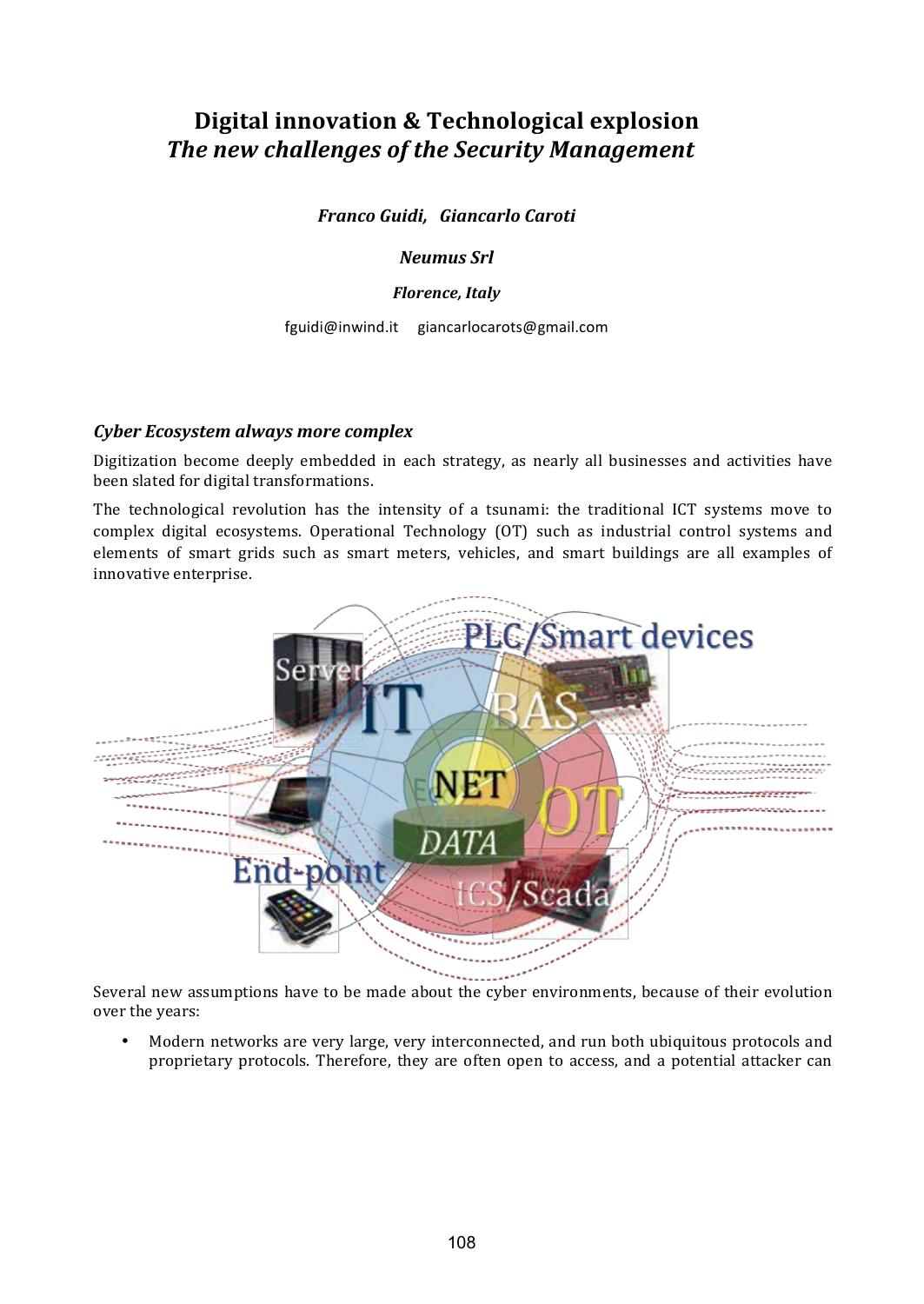attach with relative ease, or remotely access, to such networks. Widespread IP internetworking increases the probability that more attacks will be carried out over large, heavily interconnected networks.

Computing systems and applications attached to these networks are becoming increasingly complex. In terms of security, it becomes more difficult to analyze, secure, and properly test the security of the computer systems and applications; it is even more so when virtualization is involved. When these systems and their applications are integrated in large networks, the risk to computing dramatically increases.

## *Warning: «Cyber space» interacts with «Reality»*

Smart devices, machine-to-machine (M2M) communications and cloud-based services, among many other technologies, are advancing the next-generation of networked societies.

Digital technology and internet connectivity, are being systematically integrated into all verticals of the private and public sectors, offering significant advantages like productivity, speed, cost-reduction and flexibility.

In the cyber environment it's increasing the role of the Cyber-Physical Systems (CPS), whic refer to the seamless integration of computation and networking with physical processes, possibly with humans in the loop.

In these systems, embedded computers and networks monitor (through sensors) and control (through actuators) the physical processes, usually with feedback loops where physical processes affect computations and vice versa.

A key point in these systems is the control of physical processes from the monitoring of variables and the use of computational intelligence to obtain a deep knowledge of the monitored environment, thus providing timely and more accurate decisions and actions.



The growing interconnection of physical and virtual worlds, and the development of increasingly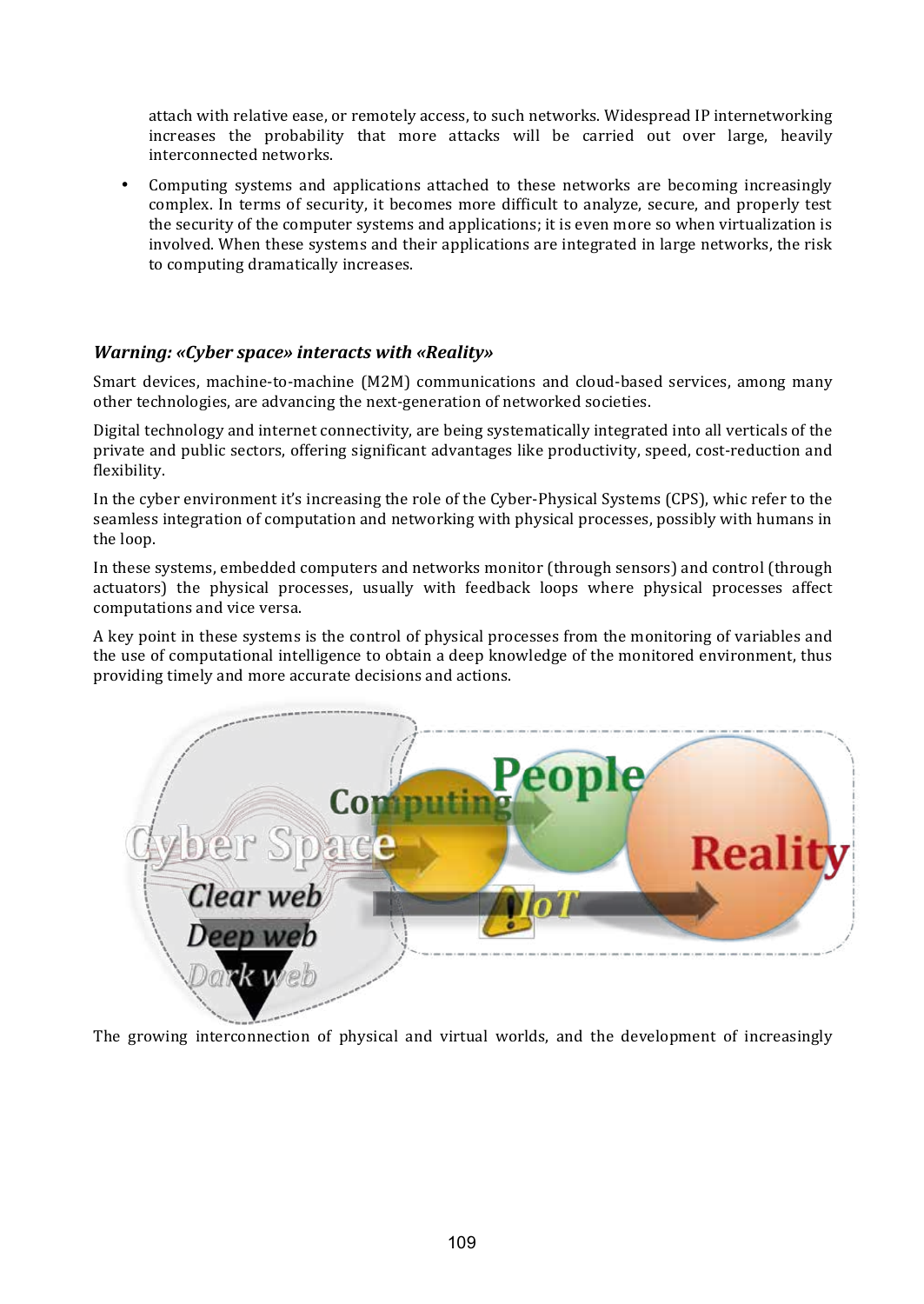sophisticated intelligence techniques, has opened the door to the next generation of CPS, referred to as "smart cyber-physical systems" (sCPS).

A new family of risk factor arises, however, from the possible short-circuit between the cyber space (and its cyber-threats) and the controlled real world, cutting off altogether people's intervention.

## **Trust challenges for the success of digital projects**

Establishing and maintaining a secure computing environment is obviously mandatory, but it's increasingly more difficult as networks become increasingly interconnected and data flows ever more freely. 

In such scenario, one methodological approach calibrated and not generalist became unavoidable.

## *Security … Common issue!*

Cybersecurity became an essential requirement when living in a digital world.

The number of data breaches and the level of cyber-attacks suffered by organizations around the world increases almost daily, making it imperative that every organization have an effective cybersecurity program in place.

|                |         |                                                      |                                 | Cyber Space    |                                   |                                      |  |
|----------------|---------|------------------------------------------------------|---------------------------------|----------------|-----------------------------------|--------------------------------------|--|
| $\overline{a}$ | Network | <b>Business&amp;Services Level (public, LE, SME)</b> |                                 |                |                                   |                                      |  |
|                |         | Critical<br>Infrastr./OoES                           |                                 | "Industry 4.0" |                                   | <b>GDPR</b>                          |  |
|                |         | IT                                                   | OT/ICS                          | "IoT"          | "CPS"<br>"sensing,<br>computation | <b>Security</b><br><b>Management</b> |  |
|                |         | fidentiality (of data)                               |                                 |                | and.                              | Personal<br>data                     |  |
|                |         |                                                      | (of data+services&capabilities) |                | actuation"                        | <b>protection</b>                    |  |

The develop of one cyber&information security management strategy and the relative governance actions are now key topics for to ensure data protection, asset defence, system resilience and overall continuity and capabilities of business processes and services.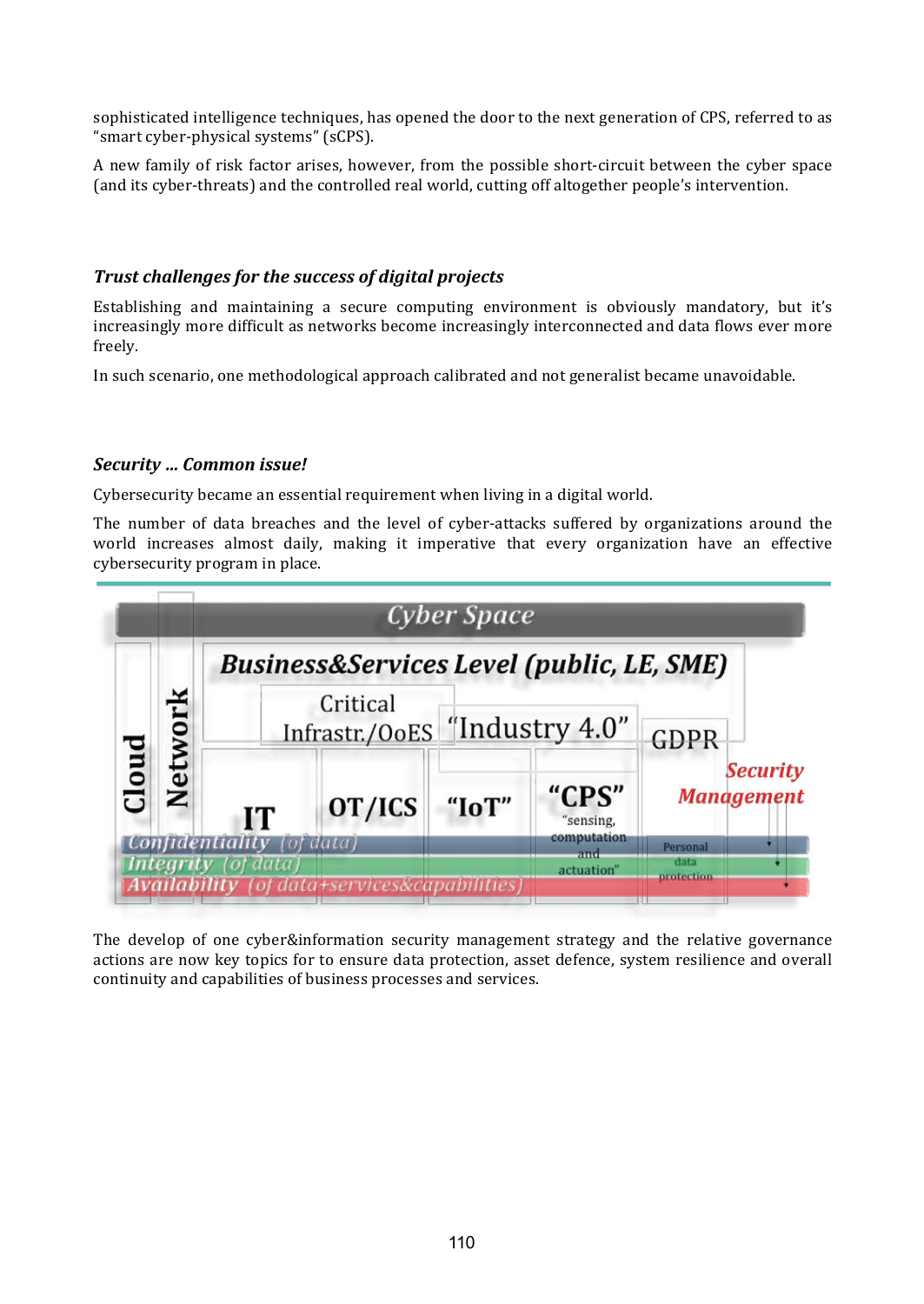# *How to cope the digital risk in the digital era*

As the global digital revolution takes hold and proliferates into our economies, societies and governments, the potential for information to be electronically tampered with and controlled is real.

Digital and technology risk is a term encompassing all digital enablements that improve risk effectiveness and efficiency—especially process automation, decision automation, and digitized monitoring and early warning.

In particular, small companies quickly moving to digitalization, often unwittingly open the door to attackers through a variety of unsecure practices. Small enterprise security policies that don't quell missteps such as employee downloads of unauthorized software, rogue Wi-Fi installations, and password sharing will actually promote such behaviors.

Therefore, already tested models of reference are necessary, but unfortunately these have very difficult management characteristics and heavy effort for the SME target.

#### **To** overcome the Adoption/Execution Gaps

The needs of protection for the large or small networks are essentially the same, but the framework for action must to be adjusted, to response to very different operational conditions.

For to determine the risk factors, the step is to perform a risk assessment on the organization's "cyber presence" in the ecosystem, by looking at information assets, interdependencies with other organizations, threats (including insider threats), vulnerabilities, cybersecurity controls, and security testing activities, including business continuity/disaster recovery and reconstruction capabilities.

This means examining those factors that affect the extent of the organization's control over its ecosystem and the means by which that control can be exercised.



- The solution of using more famous structured models requires an unsustainable effort for small but very digitized organizations (for example, robotised SME), creating a very big "gap" for a practical application.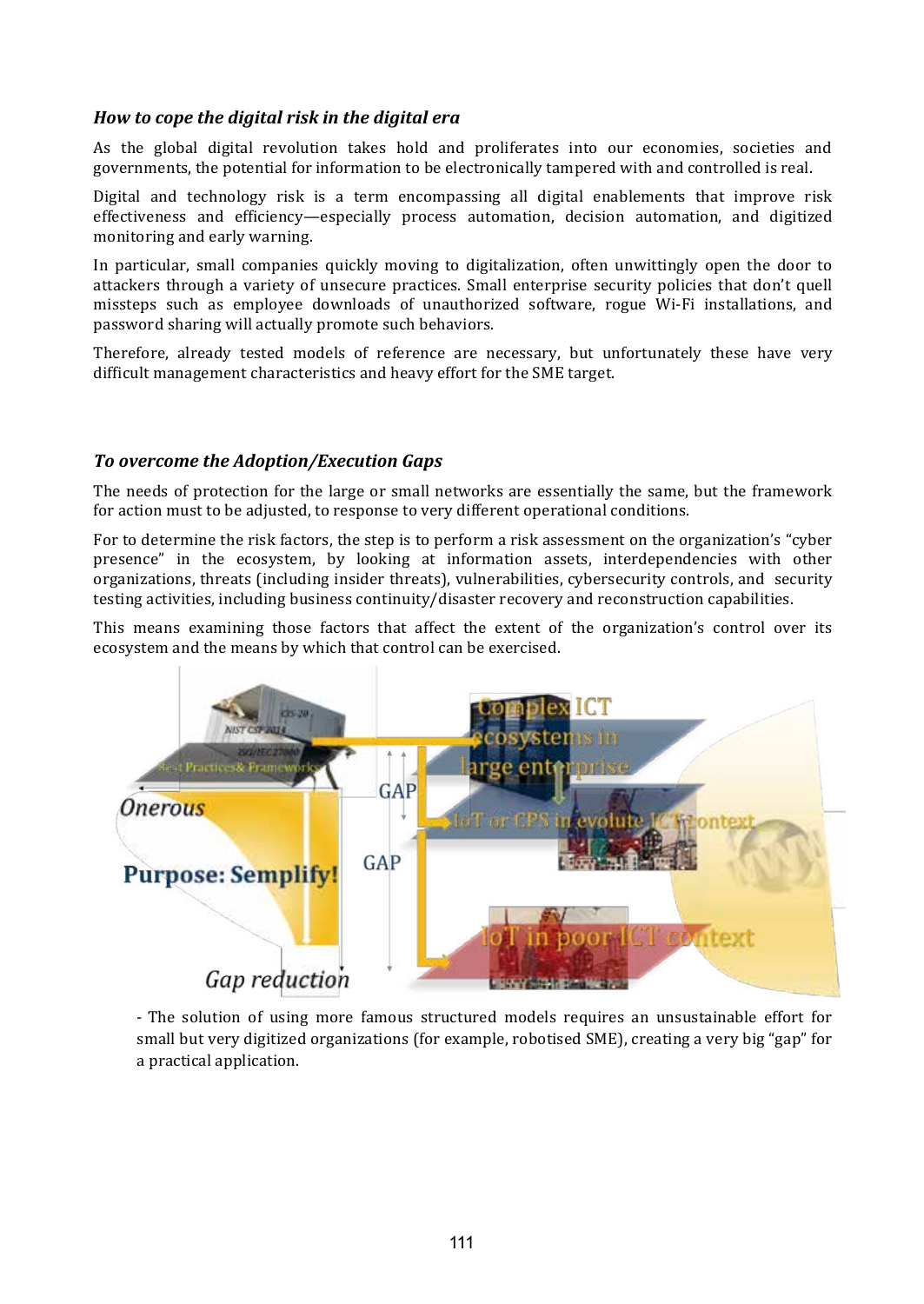Moreover, some good practices that can give an added-value to new digital projects, require intervention by the market players who operate upstream of the deployment and are therefore not governable by the customer. Many of the vulnerabilities in  $I\sigma$  (CPS devices could be mitigated through recognized security best practices, but too many products today do not incorporate even basic security measures; other contributing factors include a lack of incentives for developers to adequately secure products, since they do not necessarily bear the costs of failing to do so, and uneven awareness of how to evaluate the security features of competing options. 

## **Best practices too much «expensive»**

The most famous best practices and the most common standards (including certifiable schemes) need staff and resources almost always absent in small organizations.



# The *perspectives* ...

**Quick-win and simple and low-cost practices and techniques** 

#### Act on overall "life cycle" of the innovative technologies

In the light of all this, it is unavoidable it and almost mandatory to direct efforts, at the same time, towards two areas of action:

i) By working on the frameworks, for to implement "sustainable" practices and simplify the controls for implementation to technologies, people and business processes (and/or obtain them, effective and cheap, like managed services from specialized third parties, where advantageous and practicable) in less staffed companies.